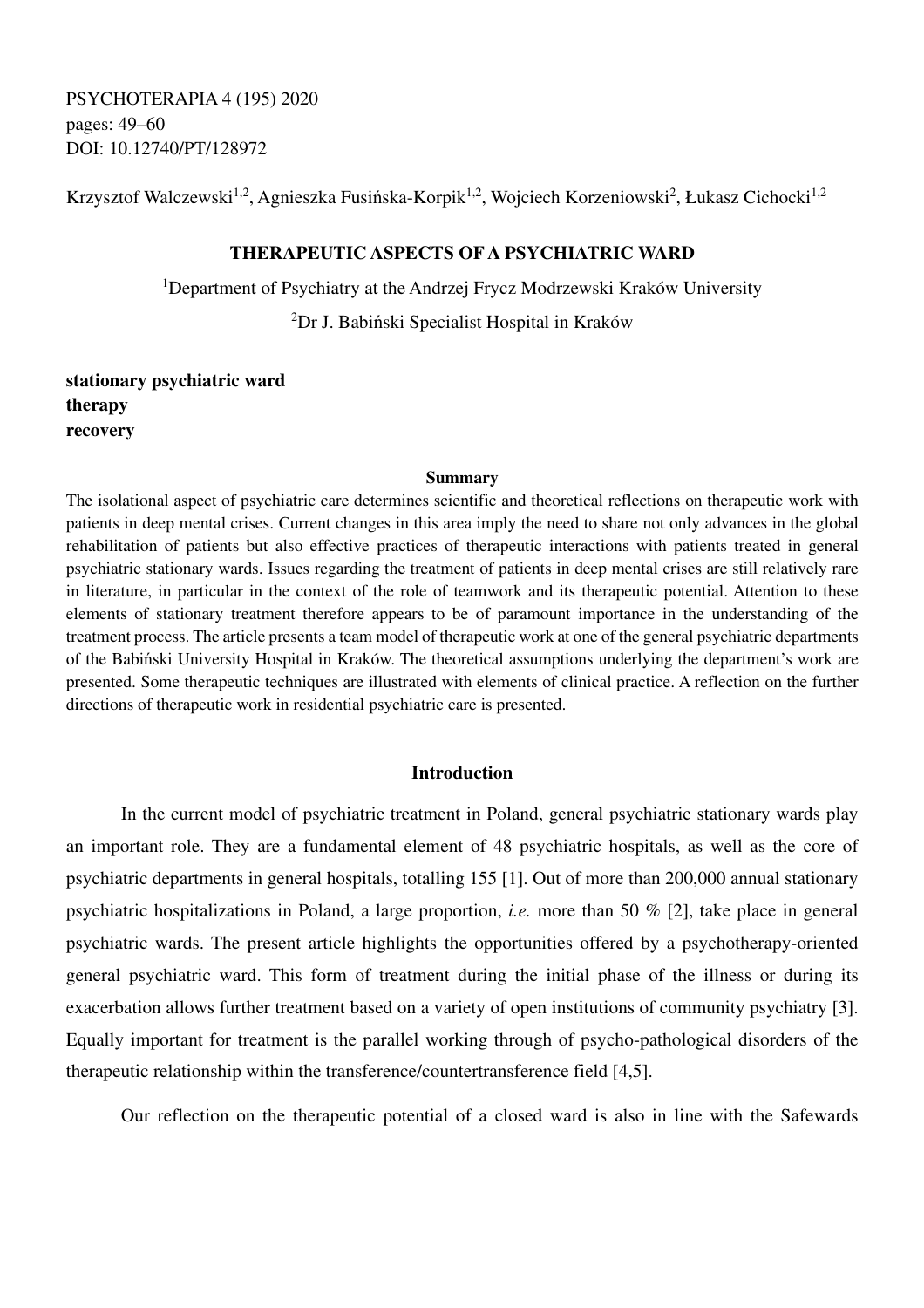movement<sup>1</sup>. For instance, they overlap when it comes to the function of the therapeutic community, which is supposed to create a safer environment for treatment at the ward [6]. Similar processes took place in treatment in the UK just after the war: "The [therapeutic] community (...) had to learn this fact before the full force of the energy could be released in self-cure. What applied to the small community of the training wing may well apply to the community at large; and further insight may be needed before whole-hearted backing can be obtained for those who attempt in this way to deal with deep-seated springs of national morale." [7, p. 33] First, we will discuss ways of communicating in the team. The treatment objectives at stationary wards will then be presented, followed by the assumptions, policies and organizational solutions that apply to the ward. We would also provide practical examples.

#### **Communication in the therapeutic team**

 The team mainly consists of 38 employees, mainly nurses with completed higher education and specialization in psychiatry. The physicians are interested in psychotherapy or have completed therapeutic training. Some are certified psychotherapists. The psychologists are educated psychotherapists (after psychotherapeutic or/and family therapy courses). An occupational therapist and a social worker play an important role, as well. The exchange of information takes place in writing in the form of change-of-shift reports and orally at the morning briefing. In addition, once every two weeks supervision of the patient and his or her family takes place in the presence of the therapeutic team. The family support group is supervised once per month. Additional psychotherapy group supervisions are organized according to the experience and needs of the facilitators. Informal conversations among staff about patients with an intravision are also important.

It can be assumed with great probability that the way in which the therapists communicate, or the "on-call room atmosphere", directly translates into communication between the therapists and patients [8, 9]. Just like in the family: how parents communicate with each other translates into communication with children. This is why such importance is attached to the quality of communication within the team.

After three years of project work, turbulent discussions and lengthy briefings, the team's internal contract has been created. Each professional group undertook to provide additional therapeutic activities. Nurses ran training sessions every day, physicians conducted psychoeducation, psychologists ran psychotherapy and a support group for the hospitalized patients' families, while the social worker ran a support group for patients [see: Appendix 1]. Lacking a fitness instructor, patients themselves undertook to

<sup>1</sup> Safewards is a model of operation of closed wards, providing practical guidance to improve patient and staff safety by reducing conflicts and forced interactions. More information can be found on www.safewards.net/pl/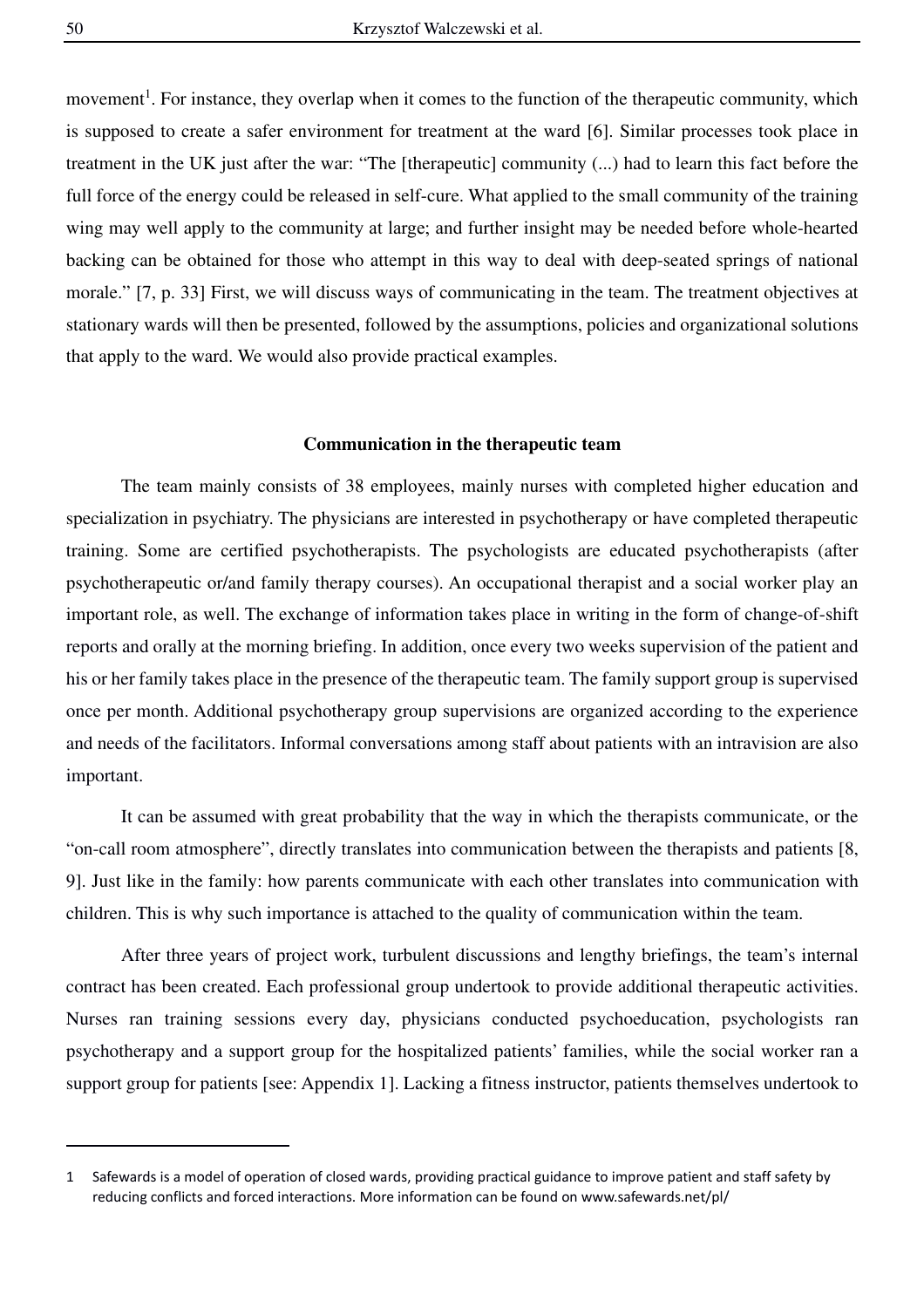carry out their early-morning exercises, and all these classes were added to the schedule. The occupational therapist organized additional cultural events. One of these events was a cruise on the Vistula attended by the patients of the closed ward. Of course, patients who required maintaining safety procedures remained "at home" and did not participate in that trip. Also, this was in the "pre-COVID era" and at that time passes functioned normally. Such a therapeutic program required an additional work effort. The reward for it was increased satisfaction and safety for both patients and staff, with the use of physical coercive means at the ward significantly reduced.

#### **Closed ward objectives**

 As soon as a safe treatment framework is provided for in the treatment of deep mental disorders, it is essential to understand the area and content of the mental substance that the patient evacuates (gets rid of). With a favourable treatment course, reflections on these substances can help to develop frozen areas of personality or suppressed processes of mental maturation. The diagnosis and treatment in a closed ward are intended to give direction to patient development. The very symptoms of the illness provide important information about both the deficit aspects of the patient's mental health and the way in which they are to be treated. A closed ward allowing for a 24/7 stay in acute phases of decompensation is expected to ensure:

- 1. safety
- 2. the possibility to express and describe the experiences of the illness
- 3. unfreezing and revitalizing resources to guide patient development

# **1. A stationary ward as a shelter and a place for the restoration of healthy internal structures from an individual and social perspective**

Disturbed thinking and lack of control over what happens in your mind causes patients' fears of the greatest possible intensity. Experiencing fear is true both of the patient and of society as a whole, the latter being concerned with the instability of the person and the unpredictability of their behaviour. As the person who, in a crisis, can threaten him or herself and the surrounding environment in the event of behaviour control loss or activation of alloaggressive and destructive behaviour, legal regulations are intended to ensure the safety of a person [10]. Statistically, destructive behaviour is generally the domain of those who are healthy, while the sick are responsible for a small proportion of destructive behaviour in relation to others or the surrounding environment [11, 12].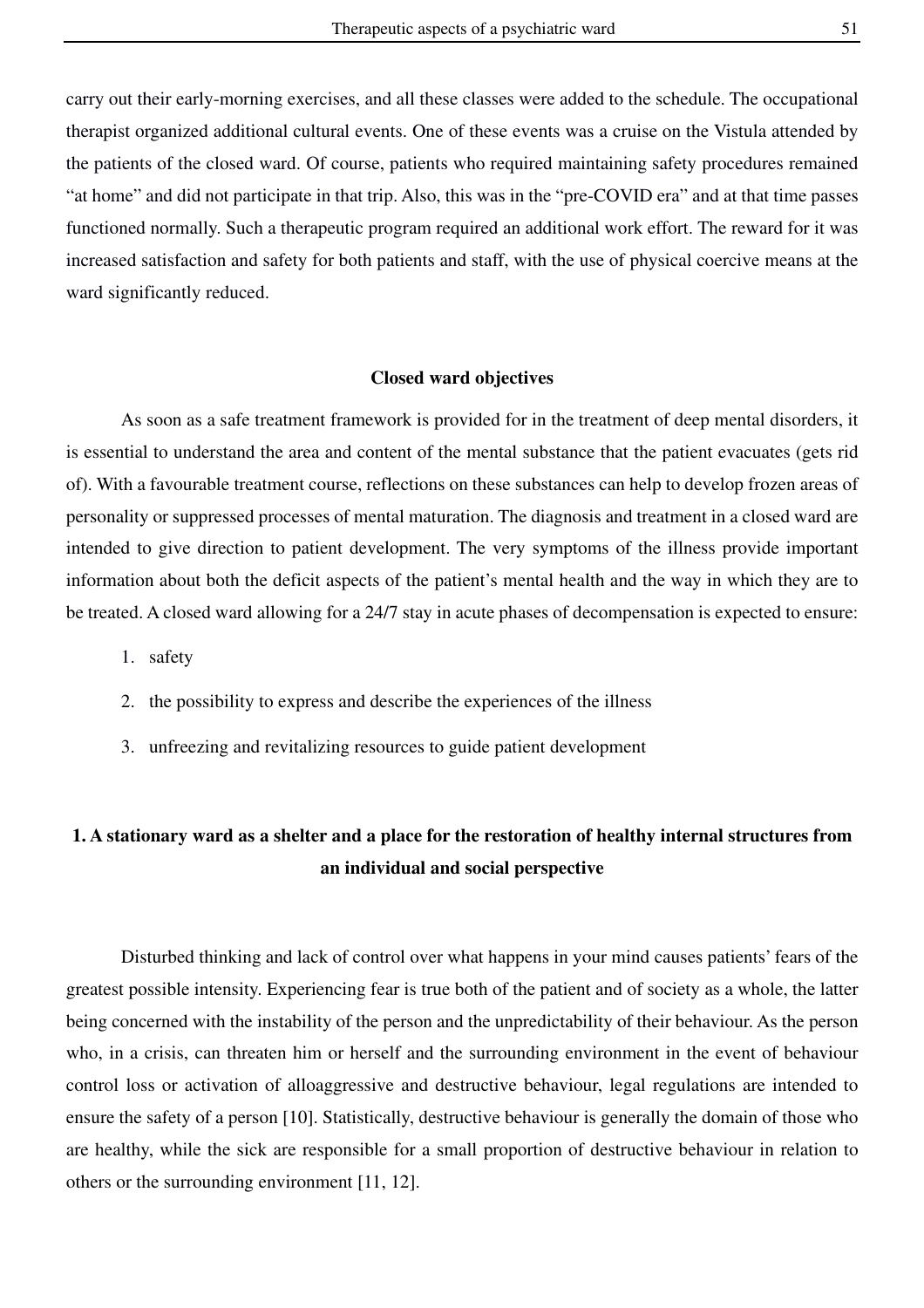Creating a sense of security as a reflection of the patient's internal need to achieve a stable foundation for an unstable structure is one of the fundamental elements of the treatment of deep mental crises. Patient experience shows that ambivalent feelings toward psychiatric hospitalization are often still present even at the point of discharge from the ward, with a yearning for a sense of safety as its important element [13]. This is perfectly illustrated by a patient's words: "I came to my senses here. I feel safe here (…) It's about me being safe. The staff made me feel safe and feel better." [14, p. 17] The quotations cited above from the statements of patients draw attention to the metaphorical meaning of "being admitted to a hospital/ward" as to "being received" in an emotional experience of being adopted into a foster family, which is accompanied by uncertainty, fear, but also a desire to be "wrapped in a warm blanket in someone's arms" [15, p. 102]. The structure of the ward, which provides a "hold", consistency and a clear goal of recovery, can be the only sense of stability for patients. It also provides an opportunity to be guided, but with the option of negotiating an escape into one's own space [16].

#### **2. The ward as a place to evacuate deep unconscious feelings**

Mental disorders trigger contact with intense emotions, which can be called proto-emotions [4]. Many authors consider that without a structural framework, once already spilt in decompensation, "mental jelly" cannot be reabsorbed or healed. Architectural and social structures are needed to support recovery after a deeper splitting of one's personality all the way down to its deep, unconscious layers [17]. Otherwise, some mental content may remain lost, dissociated and inaccessible via memory [18]. The mental wound then remains unhealed, and the scars of the soul do not allow posttraumatic growth which we are seeking as a response to a deep mental crisis [19]. "Therapeutic heroism" [20] refers to the possibility of the therapist to contain emotions from deep levels, within the framework of a therapeutic bond. Not everyone has such time possibilities or professional resources. Thus, to counterbalance the romantic attitude to treatment, it is important to create a structural framework for the treatment of deep mental disorders. This requires a balance between concrete and matrix thinking [21] and architectural imagination. The architecture of closed wards should, at least in part, reflect the internal architecture of the wounded worlds, while at the same time pointing to the order and future organization created in the therapeutic process. In short, the architecture of the treatment site should contain the hope of healing the sick soul [22].

From a patient's perspective, the basic element of expressing (and hearing) one's experience is the quality of the relationship and the way of communicating with the medical staff. Patients particularly value the opportunity to be heard with attention and interest. The previously discussed element of ensuring patient safety is also present in the patient – medical personnel communication. For example, a free space for expressing self-harm thoughts is an important function of suicidal prevention [23]. When patients openly describe their experiences to the personnel, there is a higher chance that they will be remembered and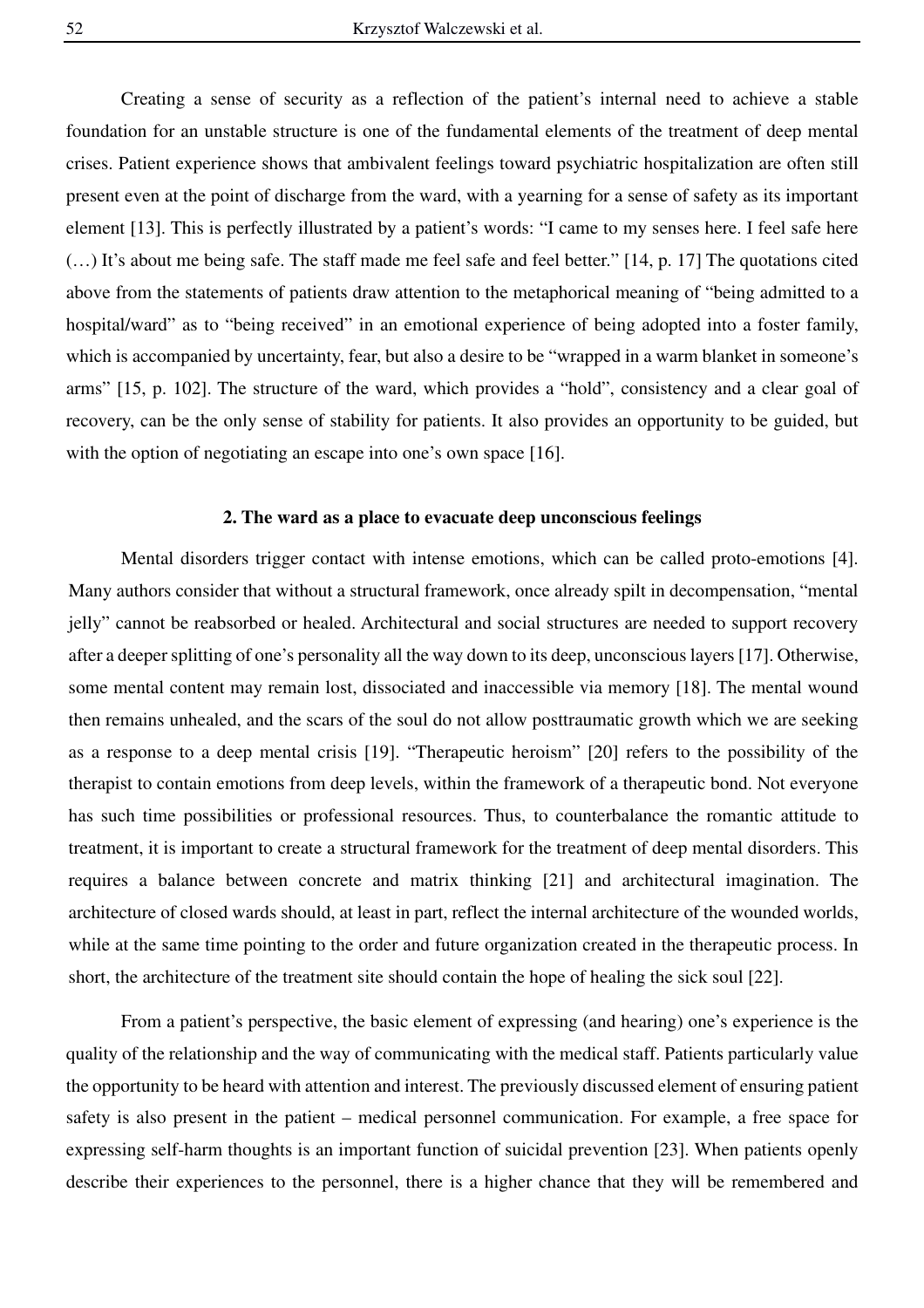understood. Thanks to a smooth transfer of information in the ward, such as in change-of-shift reports, this information becomes important and should reach all members of the therapeutic team [24].

#### **3. The ward as the place to awaken health resources (recovery)**

In the world of modern psychiatry, the concept of recovery is becoming increasingly important [25]. It assumes a significant impact and responsibility of the patient for his or her health. It emphasizes the importance of the healthy parts of the "I", their discovery and development. In most cases, this idea is also possible to be used in the ward, in the acute phase of the illness. This stage of treatment is a potential opportunity not only to manage acute psychotic symptoms or extreme mood fluctuations but also to discover the causes of the current crisis, to build a therapeutic alliance and a motivation to continue treatment. In other words, the stay on a stationary ward can be the beginning or a stage of a road where the patient will not only be the recipient of benefits but the person who actively co-decides on his or her fate. In this way, one can avoid the feeling of being a person who is ill "in an entirety". A part or even several components may be ill. However, despite the illness, the patient has a passion, interests, and fortes. These resources, in the context of a psychiatric ward, can be discovered both in a therapeutic relationship and in relationships with other patients. This also creates conditions for patients to feel the gratifying feeling of helping others, providing support or sharing their experience. One particular exchange – between the doorman who was a patient in charge of the ward doors and the patients' rights agent – became legendary in "6A". "You are a patient and you are holding the keys to the ward in your hand. Why is that?" "Because this is a closed ward" responded the patient/doorman. We are very grateful to all those who have supervised the ward for understanding, for example, the therapeutic expressions of how the patient-staff community functioned at the Babiński Hospital.

The concept of recovery implies not only a paradigm shift in the treatment of schizophrenic patients but also new organizational and therapeutic solutions [26-28]. Reflections on this area have appeared also in the Polish reality, both at the theoretical level [29, 30] and at the level of proposals for organizational solutions [31]. The recovery concept has important implications for the work of the therapeutic team. It helps to create a therapeutic identity for the team and to work out common views on the treatment, while leaving space for disputes and lasting controversy. Two basic methods are described below: individual contact and therapeutic community. Due to the limitations of this text, other forms of therapeutic work, as set out in the Appendix (Appendix 1), will be described separately.

#### **4. Individual therapeutic contact with the patient in the general psychiatric ward**

The link between the ward reality, which a patient with deep perception disorders receives as a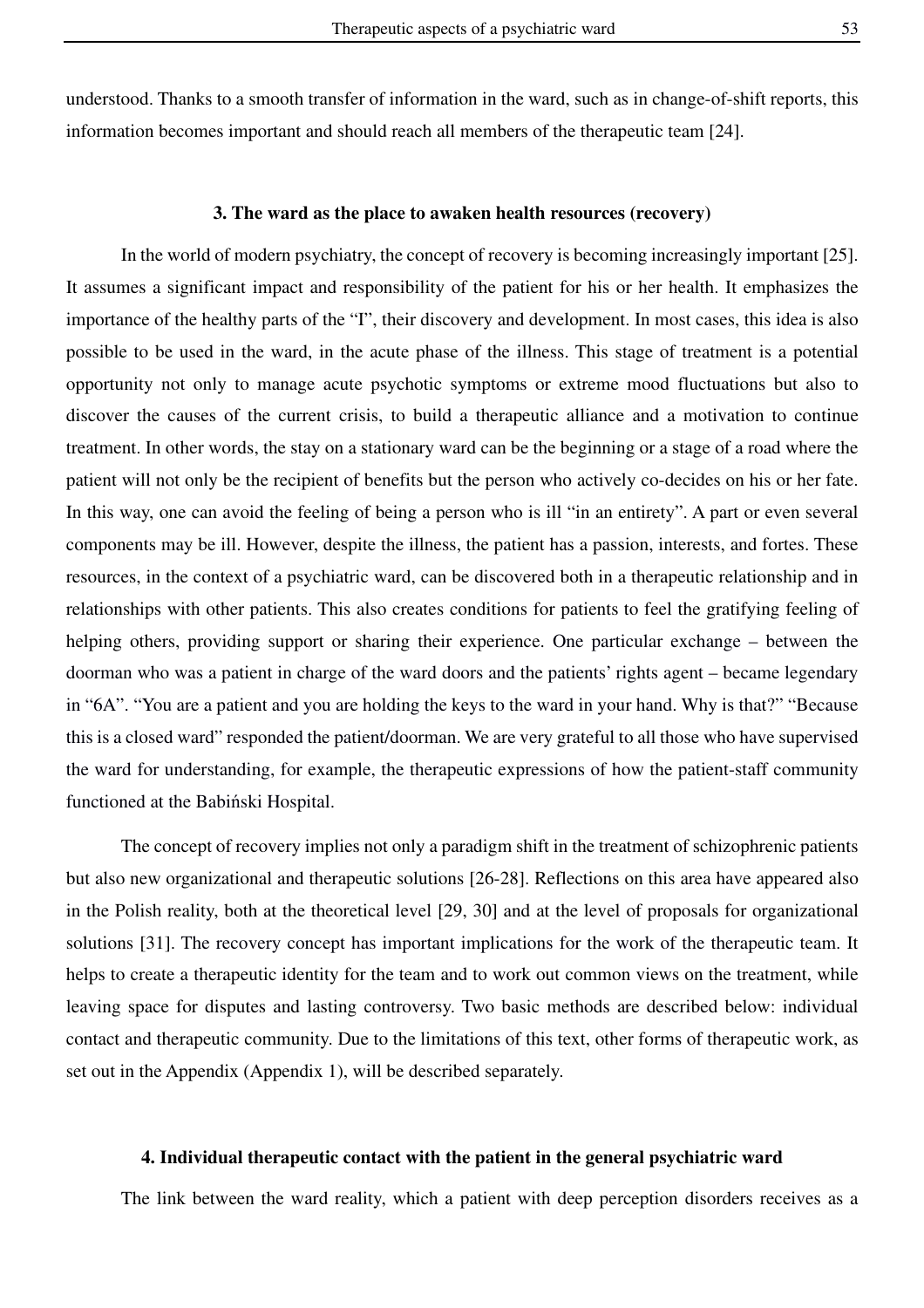"matrix" [32] or at least as an organization providing both care and repression, is the physician [doctor, therapist, member of the therapeutic team – we use these words that are synonymous interchangeably]. Individual contact is a golden thread that connects the patient with reality, by immersing in changes of psychotic processes. The contact is massively perceived as significant, the scale of meanings is extremely variable in scope, and changes in the patients' perception of this relationship occur sometimes in fractions of a second [33]. Contact is the most important tool allowing the patient to enter the treatment program and benefit from it. In deep mental crises, the therapist becomes a mirror for the patient, in which the latter has the opportunity to see reality [34, 35]. In this sense, supportive psychotherapy is specifically aimed at encouraging the patient to gradually leave the world of internal chaos [36]. It is worth noting that this process is extremely difficult for the patient and requires a lot of trust. With time, the patient realizes that reality is not threatening. As Garry Prouty stated [36], real-world messages over time create a web of contact, a non-psychotic "anti-matrix" that strengthens the patient's efforts. They therefore allow to look at one's own crisis from a different perspective and then develop a conceptualization of the illness. This usually takes place in several steps:

- a. The patient begins to be able to take the perspective of the other person (of the psychologist/therapist). He or she also understands that his or her behaviour/way of thinking may have been disturbing to someone. This is an important moment which is proof of the ability to look on the outside and to build the foundations for the conceptualization of one's own crisis. Recognizing the perspective of others (usually persons close and important to the patient) is often an expression of the patient's willingness to partake in discourse. The perspective of others is a symbol of the patient's own perspective: in such mental conditions, as an external view, not the patient's view, it creates the conditions for a safe ("notmine") working through of the crisis. (*They could think I was crazy but I just wanted them to go away, I wanted to scare them. If I had just left then, I wouldn't have ended up here; rather than that, I'd have quietly gone back home.*)
- b. The patient creates a preliminary conceptualization of the mental crisis, internalizing some elements that were previously experienced as "not-mine". This usually happens in parallel with building a sense of safety and a therapeutic alliance. Such working conceptualizations are often simple and relate to isolated difficulties rather than to the process of the illness. (*Something is really happening to me. I can't deal with the stress, everything upsets me*). This is often the stage at which the patient is ready to negotiate further treatment and rehabilitation in open conditions.
- c. The patient builds a more or less elaborate concept of his or her mental crisis. As far as the resources (individual and social) allow, he or she internalizes the illness as part of his or her life in a nonthreatening way. This creates a chance to experience an impact on his or her own life and treatment.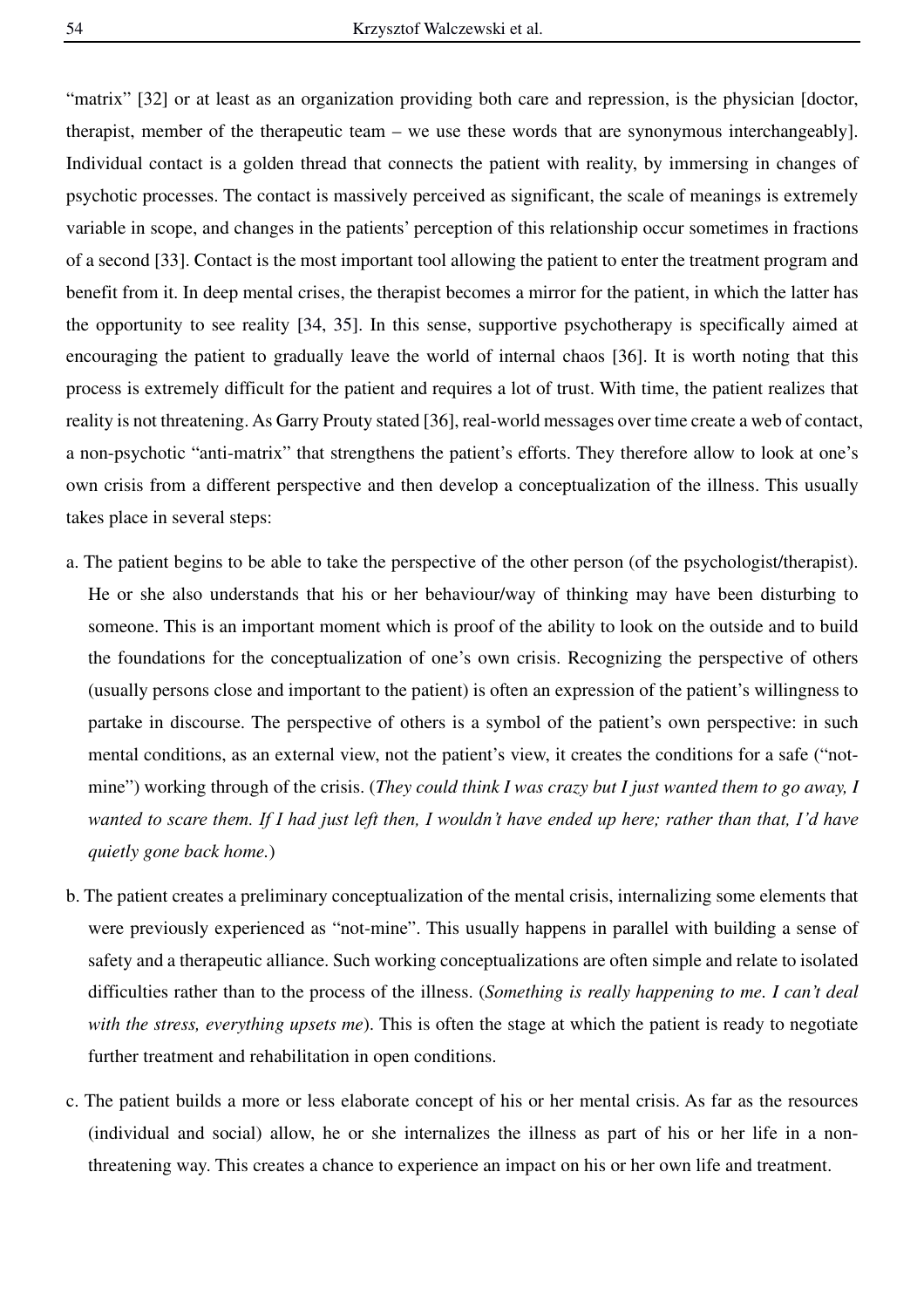Individual psychological work with a patient in a psychiatric ward is largely based on building and strengthening a therapeutic alliance, accompanying the patient at all stages of building awareness of his or her own crisis and its origin, deepening the understanding of his or her own emotions and coping with others, as well as leaving room for seeking support from others (personnel, patients). In view of the specific nature of the effects (relatively short-term care in a deep mental crisis), the therapist should be aware of the limitations and important role that he or she plays: the role of the person who is responsible for preparing the patient for an informed and voluntary continuation of self-work, in a form adapted to his or her abilities and needs. The process described above, often seen with patients in deep mental crises, illustrates the role of therapeutic supportive contact and (perhaps above all) of the patient's resources to recover from the crisis. The principles described above will be elucidated using a specific example.

#### **Working with a patient – an example**

A patient, aged 26, hospitalized due to exacerbation of symptoms in schizophrenia. On admission and during the first week after arrival in the ward, he remains in a strong fear caused by a number of psychotic experiences (mainly of persecutory, religious, and nihilistic content). The anxiety leads to an extreme withdrawal and reluctance to establish contact. When asked if he wanted to talk, he runs away but comes back in a while to suggest a conversation in the dining room. In the course of the conversation, he communicates through psychotic content. The patient chooses the dining room on the ground floor of the ward, a noisy and chaotic place (reflecting his internal world), as the place to talk. After the meetings are moved to an office, he focuses on accessing the internet to view a certain religious portal. Each subsequent meeting is longer, with the patient providing an opportunity to reflect on his words. The patient is tense when he arrives for one of the next meetings. He sits down and for the first time, he waits for my reaction. He asks if there are cameras in the room and if I have access to the internet. I let him find out for himself that there is no network connection. For the first time, the patient is testing a certain reality, calming down significantly, spontaneously starting to talk about his interests in philosophy and writing poems. I encourage him to continue to write them in the ward, which he then does meticulously throughout his stay.

The patient does not ask about my understanding of his symptoms but increasingly gives me space to speak. The less psychotic content there is in his experiences, the more helplessness and uncertainty transpires, in which the desire hides to be taken care of in a comprehensive way. At the same time, in his ambivalence, he splits away anger and casts it outside, onto "others": "I'm going to sue all psychiatry." In psychotic content, religious-nihilistic delusions dominate at that time, concerning the approaching end of life ("The age of Christ is coming, I cannot do anything about it, it all makes no sense.")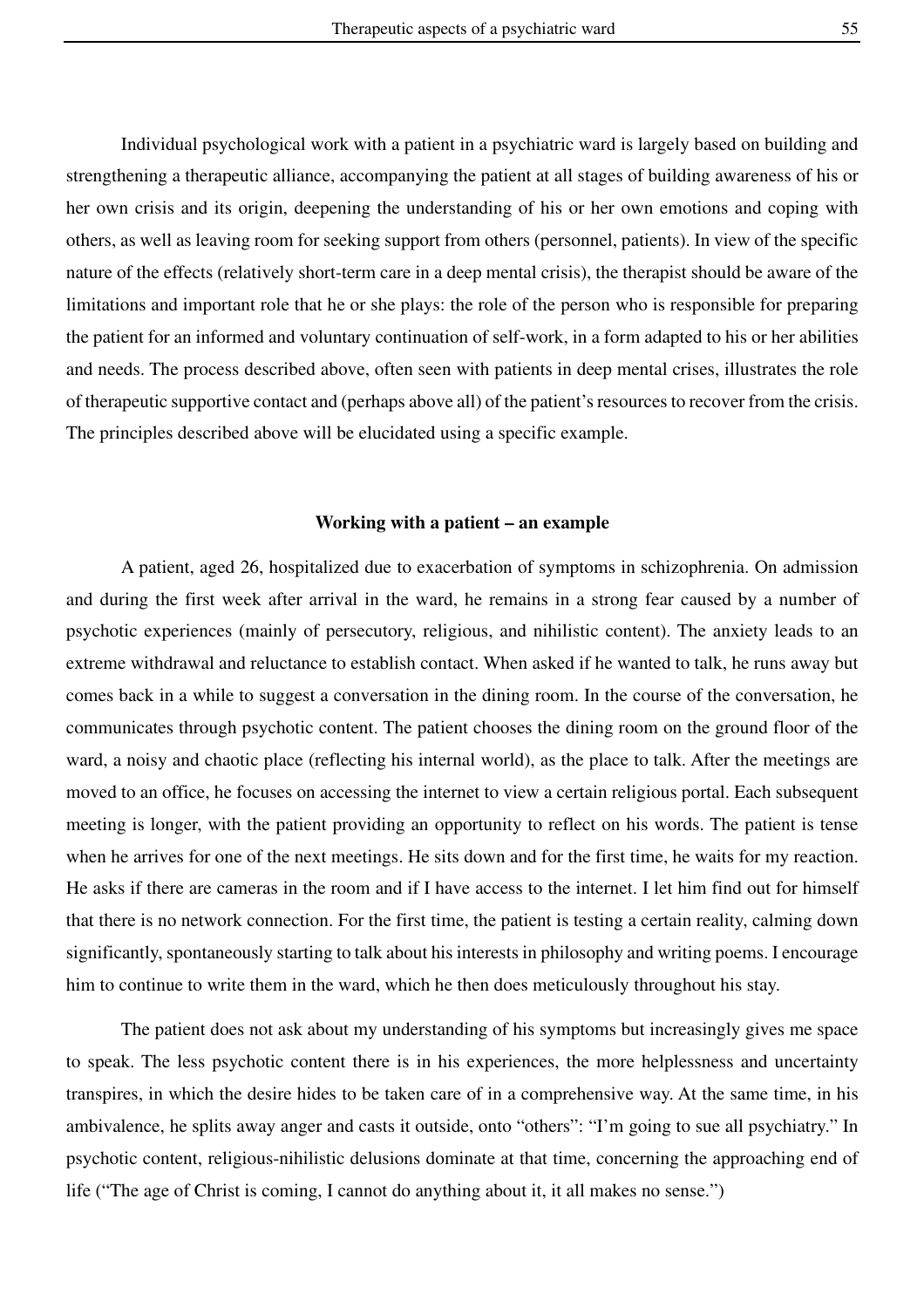The patient refers to earlier statements, combines them with each other, initially in a superficial manner, using his own meaning codes (words, associations). Despite the still present delusional content, a visible change happens in the patient: organization of the experience, curiosity, space sharing. This allows for a gradual planning of further rehabilitation interventions, towards which the patient shows mistrust. The possibility of direct continuation of the interventions, preceded by gradual preparation (visit to the rehabilitation ward, localization proximity) convinces him to give it a try. During the last meetings, the patient gives me a gift – he brings a box of tea he got from his mother and his personal history. He talks about his early experience of his father's death. During this story, he does not mention the prospect of his own death even once, which was probably the result of looking at himself in reality and in separation from the father's object, with whom psychotic proximity was identified only with death.

#### **5. Therapeutic community**

a. An example of the course of a weekly community meeting in the ward:

The community meeting was inaugurated in a timely manner by the ward president. Almost everyone was present. Once the meeting had started, one of the patients wanted to leave but was encouraged by the staff to stay. The first point on the agenda was for patients admitted to the ward within the last week to introduce themselves. One patient, who despite having been hospitalized for a while had not yet attended community meetings, introduced himself. The president then evaluated the functions performed by patients during the past week, while asking them to self-evaluate. He asked for at least one person who had performed a given function to evaluate how well he or she had been able to perform the task and what difficulties he or she had had. The next point on the agenda was a reading of the events of the previous week by the "chronicler", *i.e.* the person recording current events. The chronicle was detailed. At the end, less appropriately, he described the trip of one patient to dental surgery to remove a wisdom tooth as an important event in the life of the ward. Next, the people who had organized sports tournaments over the weekend gave out the diplomas to applause for the winners. The president discussed the therapeutic activities that had taken place over the previous week. Patients who partook in them described their experiences. They started to spontaneously praise the ward's occupational class and the therapist who runs the activities (applause again). Several patients wanted to leave the meeting but others encouraged them to stay. The president began taking submissions for performing various functions in the ward the following week and the patients hardly needed encouraging to sign up. There were more applicants for most of the functions than there were spots available. The patient who had failed to organize a literary event in the previous week, despite having undertaken to do so, applied again and assured that this time the event would be taking place. The next item on the agenda was the patients reporting free motions concerning the functioning of the ward. The first one to speak was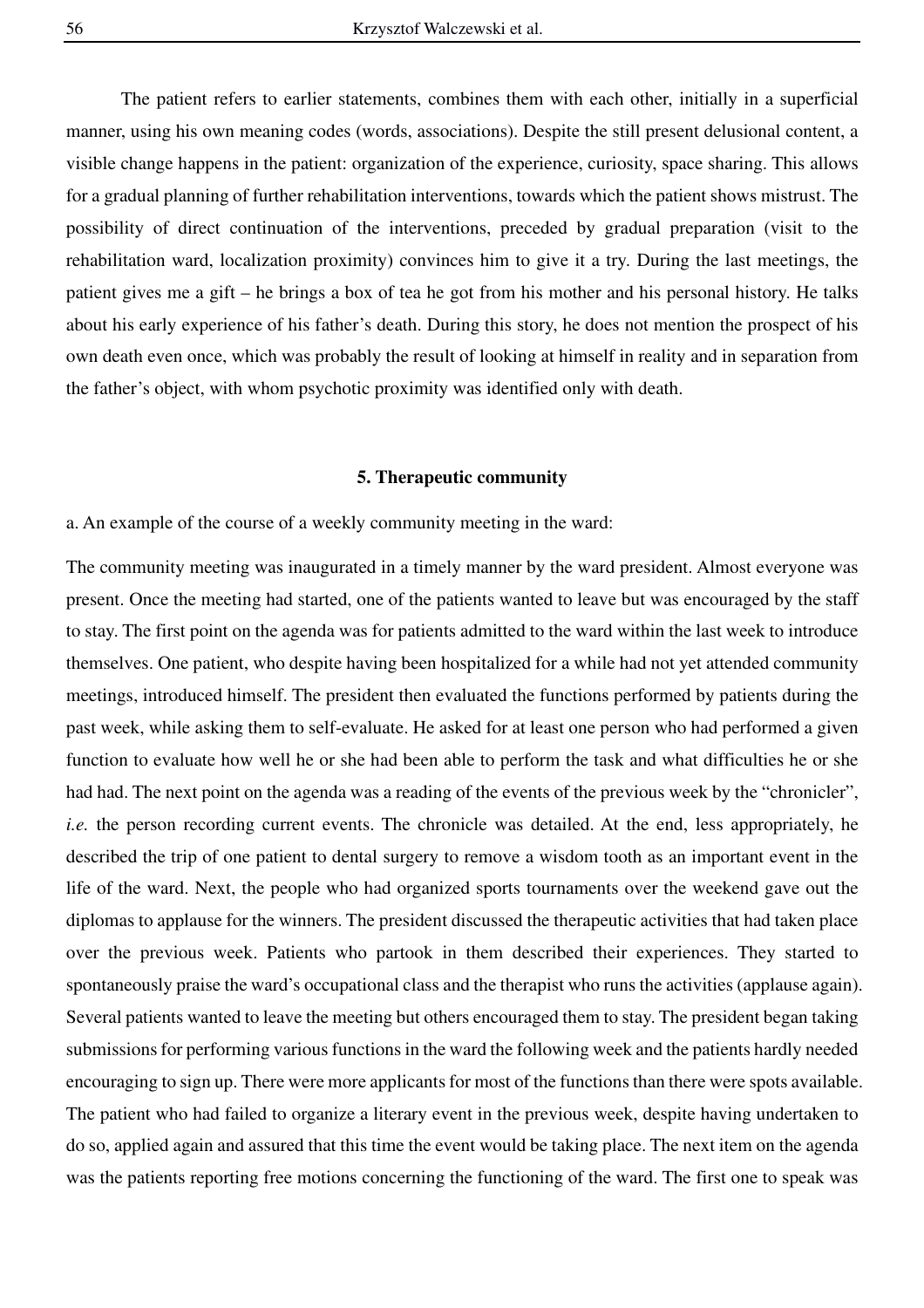the president himself by encouraging everyone to respect the common areas in terms of cleanliness, airing of rooms and toilets, and taking care of the equipment in the ward. Afterwards, there were many who were willing to submit their motions. Patients petitioned for a room renovation or, for example, encouraged other patients to follow the principles of separating trash and recyclables. After the free motions, the president asked the patients who would leave the ward in the coming days to say goodbye. Patients took turns thanking the staff and other patients for their stay and care, and briefly described their plans, those related to further treatment but often also to their life in general. After the goodbyes, the president held elections for the new president and vice-president of the ward for the following week. The patients almost unanimously chose the president, while the other candidate received two votes. There were four candidates for the vice-president's post. The votes were fairly evenly distributed but in the end the vice-president was also successfully elected. The current president thanked everyone for their presence and closed the meeting.

## b. Meeting dynamics:

The meeting began in silence. The president seemed to give a clear structure to the meeting, while staying very calm. During a few consecutive points on the agenda, the atmosphere was drowsy, a sense of "fog" was felt through which patients had wade to engage in specific statements. Thanks to the structure provided by the president and his ability to find space for other people's emotions' utterances even if they were not a propos the current point of the meeting, a certain climate of regression was felt. One could feel like in a school roll call. Patients were willing to speak and the community reacted, showing interest. Following the school metaphor, a group of patients formed which one could call "classroom rebels". However, the form of their contesting the sense of gathering was, paradoxically, strong involvement in events, signing up for multiple functions, ironic applause and submitting proposals. One could detect their fear of being rejected by the community, and their "clowning around" was a sort of desire to remain in the group. It is possible that the fear also had to do with the (completely verbally absent) psychotic background, which the president was happy to block as he structured the reality of the meeting. Patients who were currently in a worse mental form appeared frozen with the abundance of events. Then they became gradually more and more animated, up to the point of wanting to leave the room. When they were stopped by the staff, the tension would subside. Returning to the meeting, one of these patients sat down next to a member of the staff and remained there until the end. Paradoxically, the partially ironic involvement of several patients had a positive impact on the dispersing of the dense psychotic fog from the beginning of the meeting, and their actions engaged other patients to join the community.

The community was manic, at the limit of irritability. The chaos was organized by missionary delusions present in the structure of this community. The structuring role of the president with strong team support (in the form of engaged, but rather silent, presence) indicates the type of regression in the community, centred on one person [7]. Boundaries were poorly marked because a large number of patients were still in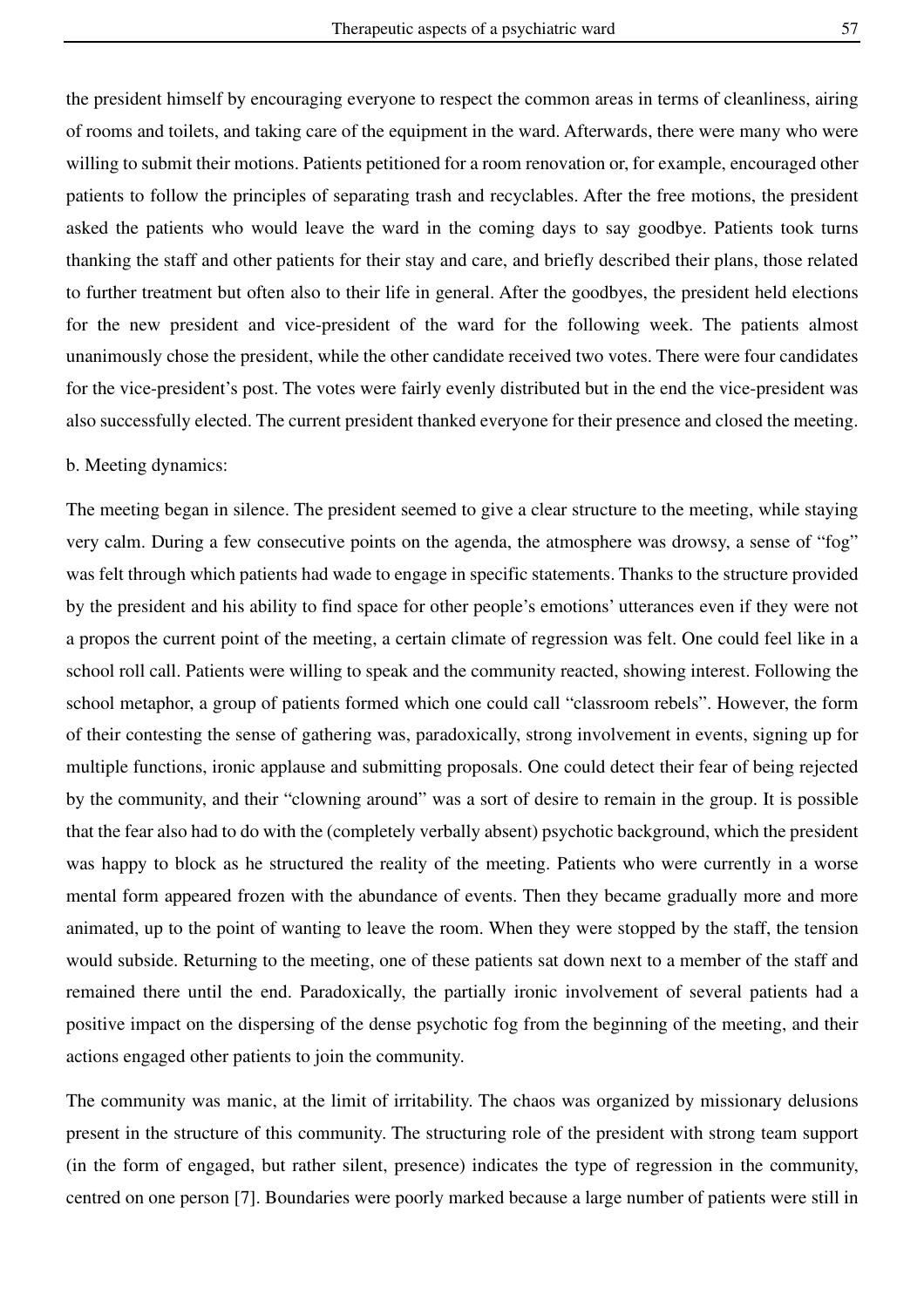broadcasting phases. The community channelled by a large proportion of tension, not completely organized by the gradually healing delusions of the members of this community.

## **Summary – therapeutic activities in the closed ward**

Understanding the relationship between the internal structures of the "I" which creates the conditions for a normal internal life that is going on, we see that the role of the closed ward is not just to simply remove symptoms of the disorder. The symptoms must be understood to start deeper recovery processes. The role of the closed ward is to recognize the resources of the patient as well as the internal and external hindrances in development, which result in a mental crisis. Initiating the recovery processes which stem from patient resources not only leads to a simple disappearance of symptoms but, after stabilization, to directing the patient's life development. The social measures taken and the parallel accompanying psychotherapy are intended to enable the implementation of renewed or newly acquired life skills also outside the closed ward community. For this to happen, a continuity of treatment and care is necessary, as are a specified time perspective and knowledge of the tools that will be used in the subsequent phases of recovery, both in the closed ward and outside of it. The first and the most fundamental of these tools is the continuity of treatment and communication with the patient and about the patient between the professionals involved in treatment, assistance and care. Due to their specific characteristics, other therapeutic tools in the closed ward will be discussed in detail in separate articles.

#### **References**

- 1. Zdrowie i ochrona zdrowia w 2018r. Główny Urząd Statystyczny. Urząd Statystyczny w Krakowie (2019). Accessible online: https://stat.gov.pl/obszary-tematyczne/zdrowie/zdrowie/zdrowie-i-ochrona-zdrowia-w-2018 roku,1,9.html
- 2. Mapa potrzeb zdrowotnych w zakresie lecznictwa szpitalnego dla Polski. Ministerstwo Zdrowia (2018). Accessible online: http://mpz.mz.gov.pl/wp-content/uploads/2019/06/17\_polska.pdf
- 3. Cichocki Ł. Zespół leczenia środowiskowego świeżym okiem. Psychiatr. Dypl. 2019; 1: 1-4
- 4. Ferro A. The Bi-personal Field: Experiences in Child Analysis. London: Routledge; 1999.
- 5. Symington N. Becoming a Person Through Psychoanalysis. London: Karnac Books; 2007.
- 6. Bowers L. Safewards: a new model of conflict and containment on psychiatric wards. J. Psychiatr. Ment. Health. Nur $\square$  2014; 21(6): 499-508.
- 7. Bion W. R., Doświadczenia w grupach i inne prace. Warszawa: Oficyna Ingenium; 2015.
- 8. Redfern S., Norman I., Quality of nursing care perceived by patients and their nurses: an application of the critical incident technique: part 2. Journal of Clinical Nursing 1999; 8(4): 407–421.
- 9. Deacon M., Cleary M., The Reality of Teamwork in an Acute Mental Health Ward. Perspectives in Psychiatric Care 2013, 49(1): 50-57.
- 10. Gałecki P., Bobińska K., Eichstaedt K. Ustawa o ochronie zdrowia psychicznego komentarz. Warszawa: Wolters Kluwer; 2016.
- 11. Main T. F. The hospital as a therapeutic institution. Bull. Menninger. Clin. 1946; 10: 66-70.
- 12. Swanson J. W., McGinty E. E., Fazel S., Mays V. M. Mental illness and reduction of gun violence and suicide: bringing epidemiologic research to policy. Ann. Epidemiol. 2015; 25(5): 366–376.
- 13. Jones J, Nolan P, Bowers L, Simpson A., Whittington R., Hackney D. et al. Psychiatric wards: places of safety?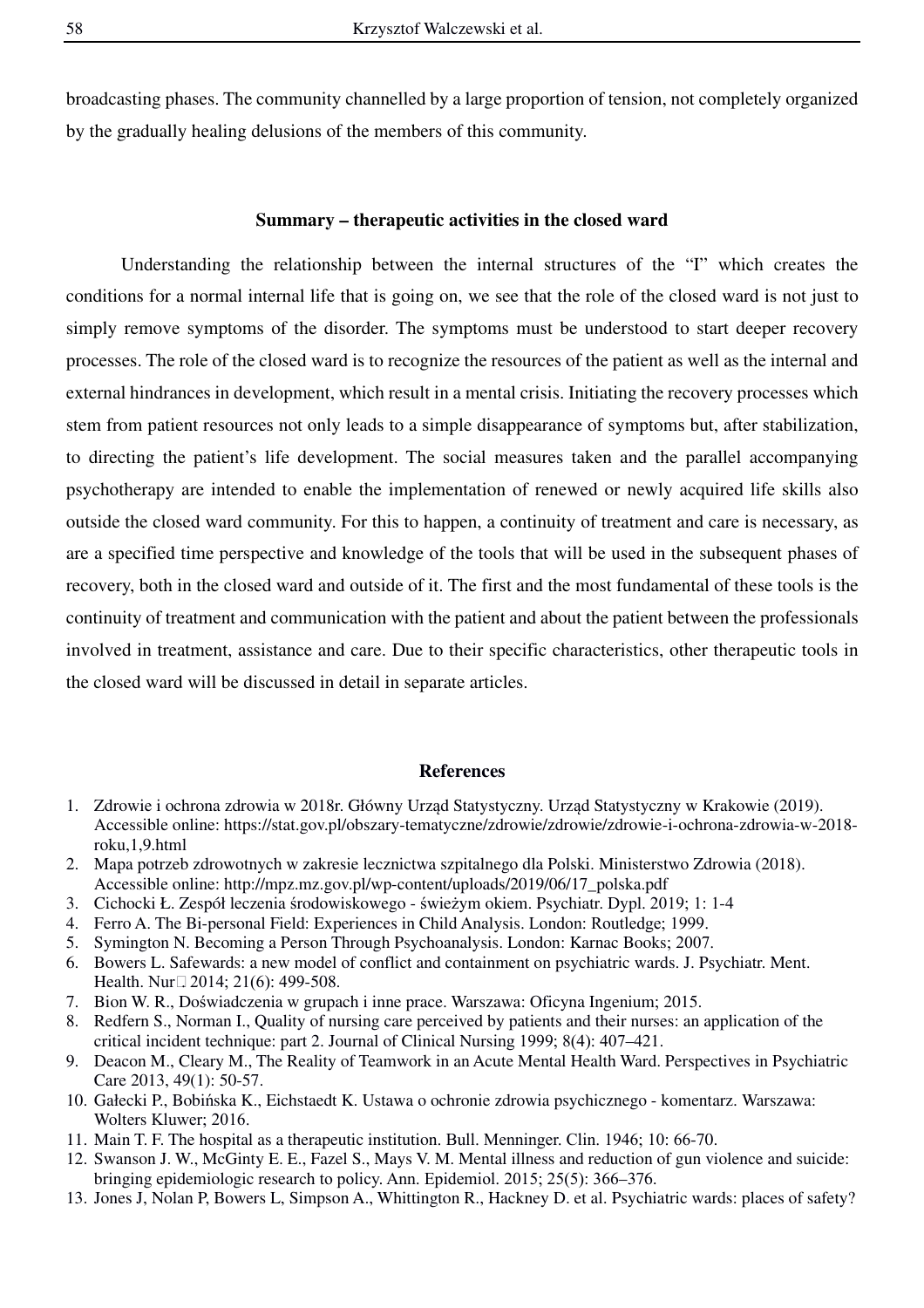J. Psychiatr. Ment. Health. Nurs. 2010; 17(2): 124‐130.

- 14. Thomas S. P., Shattell M., Martin T. What's therapeutic about the therapeutic milieu? Arch. Psychiatr. Nurs. 2002; 16(3): 99‐107.
- 15. Molin J., Graneheim U.H., Lindgren B.M. Quality of interactions influences everyday life in psychiatric inpatient care-patients' perspectives. Int. J. Qual. Stud. Health. Well-being. 2016; 11.
- 16. Symington N. Narcyzm. Nowa Teoria. Gdańsk: Imago; 2013.
- 17. Walczewski K. Długoterminowe leczenie pacjentki z rozpoznaniem schizofrenii opis przypadku. Post. Psychiatr. Neurol. 1996; 5: 401-406.
- 18. Ogińska-Bulik N. The role of ruminations in the relation between personality and positive posttraumatic changes resulting from struggling with cancer. Health Psychology Report. 2018; 6(4): 296—306.
- 19. Kępiński A. Schizofrenia. Kraków: Wydawnictwo Literackie; 2001.
- 20. Mensfeld S. Rozważania okołoschizofreniczne. O jakościach wewnętrznych w oparciu o stan psychotyczny. Kraków: Wydawnictwo Literackie Rumak; 2019, pp. 6-11.
- 21. Papoulias C., Csipke E., Rose D., McKellar S., Wykes T. The psychiatric ward as a therapeutic space: systematic review. Br. J. Psychiatry. 2014; 205(3): 171‐176.
- 22. Berg S.H., Rørtveit K., Aase K. Suicidal patients' experiences regarding their safety during psychiatric inpatient care: a systematic review of qualitative studies. BMC Health. Serv. Res. 2017; 17(1): 73.
- 23. Kanerva A., Kivinen T., Lammintakanen J. Communication elements supporting patient safety in psychiatric inpatient care. J. Psychiatr. Ment. Health. Nurs. 2015; 22(5): 298‐305.
- 24. Jääskeläinen E., Juola P., Hirvonen N., McGrath J.J., Saha S., Isohanni M. et al. A systematic review and metaanalysis of recovery in schizophrenia. Schizophr. Bull. 2013; 39(6): 1296‐1306.
- 25. Bullock W. A., O'Rourke M., Breedlove A., Farrer E., Smith M. K. Effectiveness of the illness management and recovery program in promoting recovery: preliminary results. New Research in Mental Health. 2007; 17: 282–291.
- 26. Mueser K.T., Corrigan P.W., Hilton D.W., Tanzman B., Schaub A., Gingerich S. et al. Illness management and recovery: a review of the research. Psychiatr. Serv. 2002; 53: 1272-1284.
- 27. Bejerholm U., Roe D. Personal recovery within positive psychiatry. Nord. J. Psychiatry. 2018; 72(6): 420-430.
- 28. Sawicka M., Charzyńska K. Lekarz psychiatra w procesie leczenia i zdrowienia osób chorych na schizofrenię. Psychiatr. Pol. 2015; 49(2): 377-389.
- 29. Witkowska-Łuć B. Schizofrenia i poczucie koherencji. Psychiatr. Pol. 2018; 52(2): 217-226.
- 30. Cechnicki A. W stronę psychoterapeutycznie zorientowanej psychiatrii środowiskowej 30 lat doświadczeń krakowskich. Psychoterapia 2009; 150 (3): 43-55
- 31. Cartwright D. Film review: b‐Mentality in The matrix trilogy. Int. J. Psychoanal., 2005; 86(1): 179-190.
- 32. Steiner J. Widzieć i być widzianym. Wyłaniania się z psychicznego azylu. Gdańsk: Imago; 2017.
- 33. Mensfeld S. Rozważania okołoschizofreniczne: o jakościach wewnętrznych w oparciu o stan psychotyczny. Kraków: Wydawnictwo Literackie Rumak; 2019.
- 34. Lauveng A. Byłam po drugiej stronie lustra. Wygrana walka ze schizofrenią. Sopot: Smak Słowa; 2016.
- 35. Gentile J.P., Niemann P. Supportive psychotherapy for a patient with psychosis: schizophreniform disorder. Psychiatry (Edgmont). 2006; 3(1): 56‐61.
- 36. Prouty G. Pre-Therapy: The Application of Contact Reflections. Am. J. Psychother. 2007; 61(3): 285-95.

E-mail address: a.fusinska@gmail.com